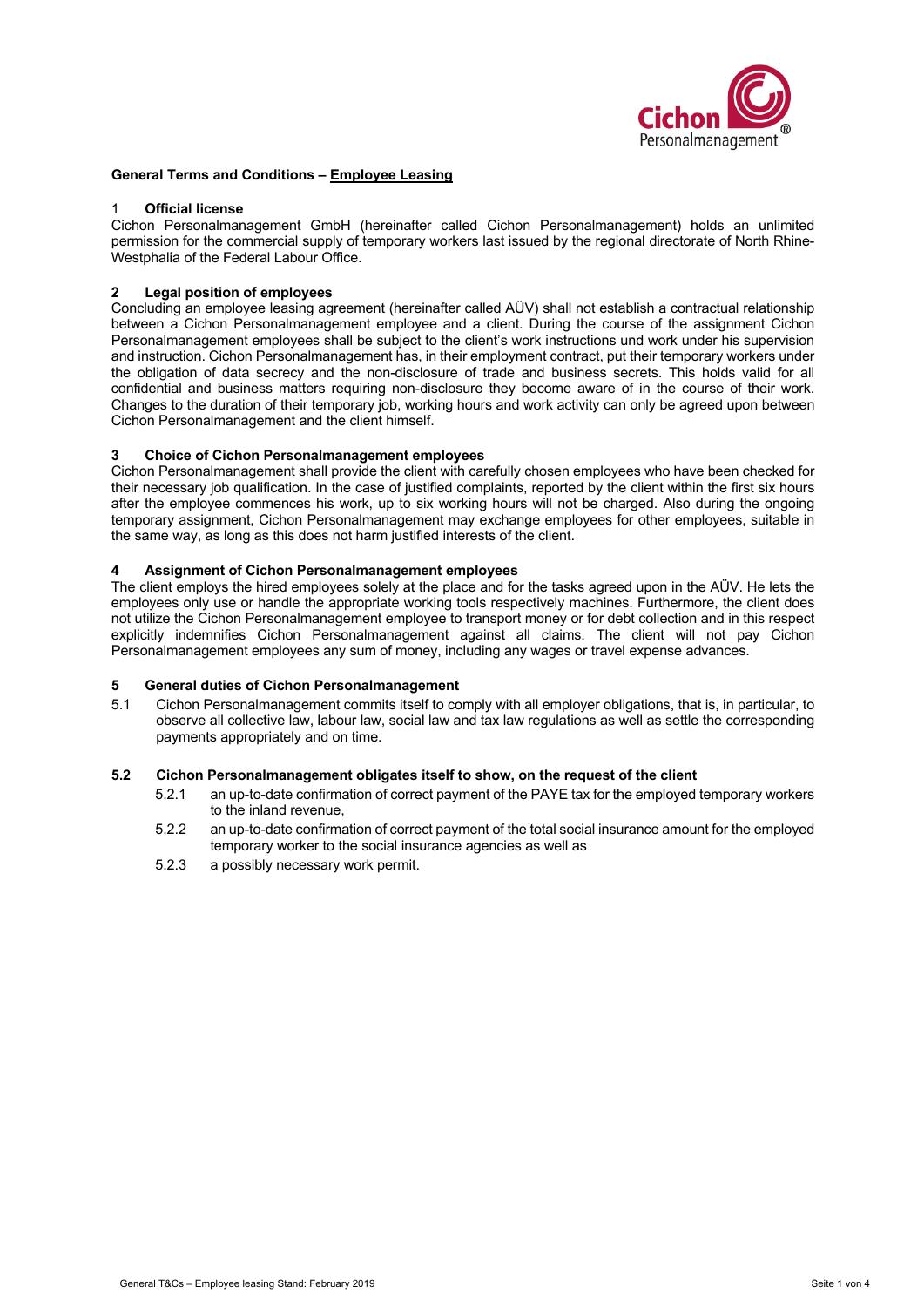

## **6 General duties of the client**

- 6.1 When employing Cichon Personalmanagement employees, the client shall keep to the current rules of the work protection law (especially working hours and work safety) applicable for his company. For this he shall identify and document the dangers associated with the work as well as possible industrial safety measures resulting from this. The client shall familiarize the temporary worker with the relevant accident prevention regulations for the respective workplace and supply the necessary safety equipment. First aid facilities and measures shall be secured by the hirer. The client allows Cichon Personalmanagement access to the Cichon Personalmanagement employee's workplace with prior agreement to ensure the compliance with work safety measures. Cichon Personalmanagement employees are insured with the Employers' Liability Insurance Association. In case of an accident at work of Cichon Personalmanagement employees, Cichon Personalmanagement is to be informed immediately, so that the accident report according to § 193 SGB VII can be placed. In case of possibly necessary regulatory approval of additional work or work on Sundays, this shall be ensured by the client. In addition the client shall immediately disclose the exceptional reasons for the additional work to Cichon Personalmanagement.
- 6.2 Time sheets, as basis for invoicing, shall be completed by the Cichon Personalmanagement employee according to the number of hours actually worked. The client is obliged to confirm these time sheets by stamp and signature at the latest at the end of a working week or immediately after the assignment finishes.

#### **7 Replacement/Withdrawal**

- 7.1 The client may demand the replacement of a Cichon Personalmanagement employee by 5pm on his first working day, should the Cichon Personalmanagement employee not fulfil the agreed qualification profile. After this point, lack of personal or professional qualification cannot be reprimanded if the discrepancy has been recognizable up until this point.
- 7.2 The client may demand the withdrawal of a Cichon Personalmanagement employee for the beginning of the following calendar week if circumstances are present that permit an employer to terminate a working contract with due notice that lie in the person or the behaviour of the temporary worker. Should there be circumstances that would permit an employer to give a termination without notice; the client may demand the immediate withdrawal of the Cichon Personalmanagement employee. Cichon Personalmanagement is obliged to provide replacement. This obligation is limited to Cichon Personalmanagement employees who are employed by Cichon Personalmanagement. In doing so, only those Cichon Personalmanagement employees can be taken into account who are neither currently working at another client's company nor planned for an assignment with another client.
- 7.3 Cichon Personalmanagement may withdraw temporary Cichon Personalmanagement employees during their assignment if they are replaced by other comparably suitable Cichon Personalmanagement employees at the same time.

#### **8 Employee compensation and social benefits**

For Cichon Personalmanagement employees, the sectoral agreements between the Bundesarbeitgeberverband der Personaldienstleister e. V. (BAP) [Federal Employers' Association of the Temporary Employment Industry] and the DGB-Tarifgemeinschaft Zeitarbeit [DGB tariff community Temporary Work] are in effect as well as various company agreements. Income structure and social benefits of Cichon Personalmanagement employees are secured in them.

#### **9 Non-disclosure**

The contractual parties oblige themselves to handle as confidential all trade and business secrets which become known to them during the period of cooperation. This holds especially true for any business matters they have become aware of during the pursuit of their activity which by the very nature of the matter are secret or confidential, as well as all matters marked as confidential. The obligation of secrecy exists for three further years after the end of contractual relations.

#### **10 Invoicing**

10.1 Final invoicing shall take place at the end of the month based on the time sheets signed by the hirer and in consideration of any advance payments already made.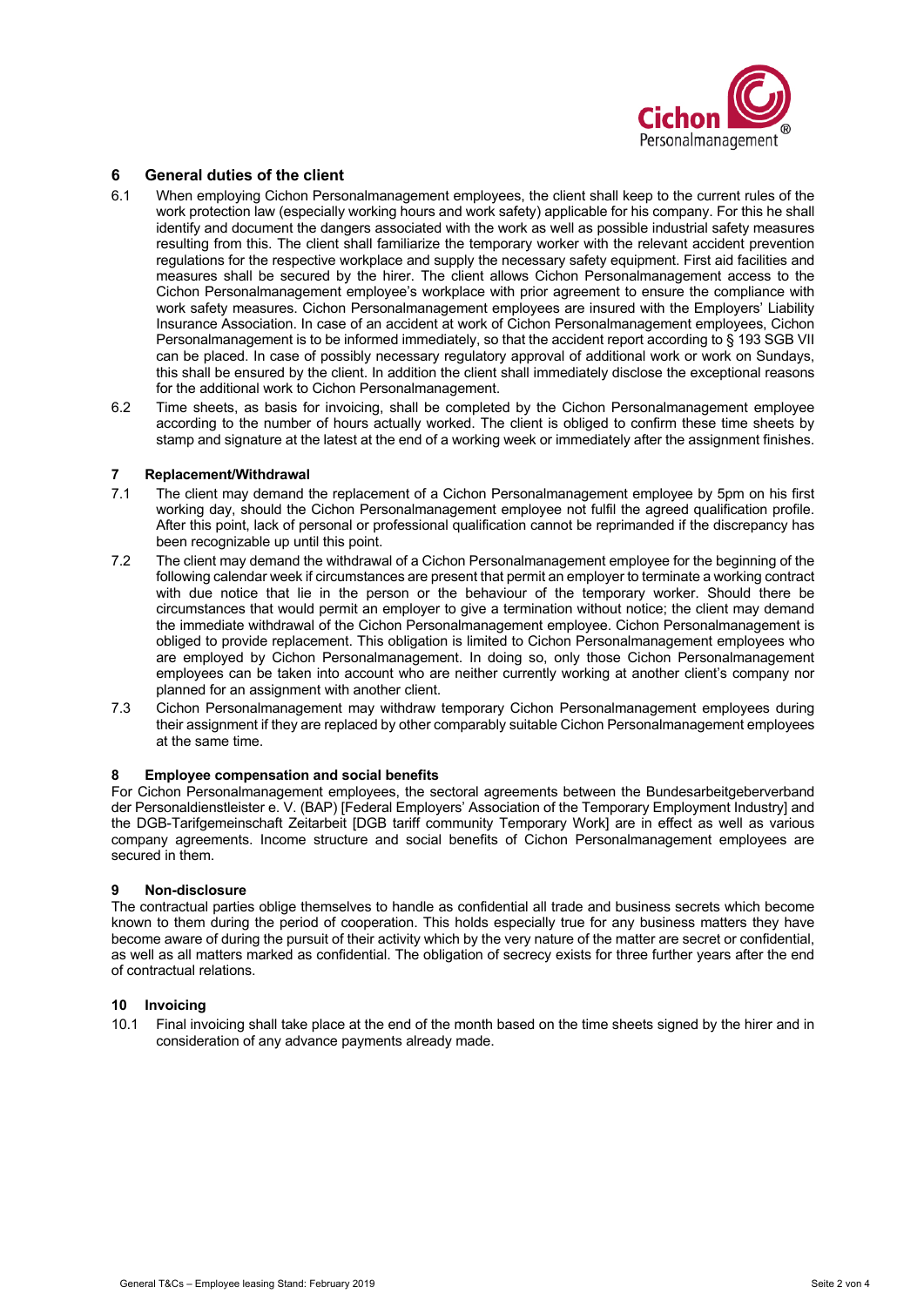

- 10.2 If there is no supplementary agreement, the invoice amount is due eight days after the date of the invoice. The account shall be balanced weekly on the basis of the documented working hours. Decisive for calculating shall be the hourly rate agreed upon in the AÜV plus the statutory value-added tax. Any late payment gives rise to the client being in arrears, even without any reminder, and owing a default interest of five percentage points above the corresponding base interest rate. Relevant is here the receipt of payment by Cichon Personalmanagement. Cichon Personalmanagement shall be entitled to charge dunning costs at 5% of the outstanding invoice amount, at least a flat-rate of 25,- Euros incurred by payment default. The customer retains the right to prove that in the individual case Cichon Personalmanagement has suffered no damage or a smaller damage. For assignments outside municipal boundaries due travel expenses shall be invoiced. In these cases a per diem within legal respectively contractual boundaries can be agreed upon. Regular working hours of Cichon Personalmanagement employees at the clint's match weekly working hours agreed upon in the AÜV. Working hours that surpass the agreed upon working hours, as well as shift work, night work, Sunday work and holiday work, etc. are invoiced with surcharges:
	- $\triangleright$  Additional work 25 % from the 40<sup>th</sup> working hour within a week (with full-time employees)
	- Night work (between the hours of 10:00pm and 06:00am) 25  $\%$
	- Ø Sunday work 50 %
	- Ø Holiday work 100 %

A combination of several of these surcharges leads to only the highest one being invoiced.

10.3 Cichon Personalmanagement GmbH is entitled to transfer outstanding claims against customers in Germany and EU countries to abcfinance GmbH, Kamekestr. 2-8, 50672 Köln for refinancing. The buyer will be informed whether a debt will be transferred upon conclusion of the contract. In such event, debtdischarging payments may only be made to abcfinance GmbH. Their bank details will be communicated to the buyer upon conclusion of the contract.

#### **11 Absence of employees / Force majeure**

In case of exceptional circumstances which have not been foreseeable when signing the contract such as illnesses, civil unrest, catastrophes, epidemics, sovereign directions, industrial action or the likes, by which a proper performance of the agreement on the part of Cichon Personalmanagement is aggravated or endangered, Cichon Personalmanagement reserves the right to make cancellations and changes. In these cases, risk assumption lies with the client. Compensation claims of the client are excluded in these cases.

#### **12 Termination of employment lease**

Regular termination of the employee leasing agreement is possible with a notice period of 5 working days to the end of the respective week. Furthermore, both contractual parties have the right to an extraordinary termination. This applies in particular to the hirer should the temporary worker fail to fulfil his obligations arising from the work contract in a way that would entitle an employer to an extraordinary termination during his assignment with the client.

#### **13 Liability**

- 13.1 Cichon Personalmanagement takes responsibility that Cichon Peronalmanagement employees are suitable for performing the designated work. Cichon Personalmanagement is not bound to examine the certificates or other papers. It is irrefutably supposed that the temporary worker meets the defined demands of the individual assignment if the client does not comply with his requirement to check and give notice of defect according to article 7.1.
- 13.2 Cichon Personalmanagement bears no liability concerning the work performed or damages caused by the Cichon Personalmanagement employee, caused during the execution or on the occasion of his work at the hiring company, going beyond choosing the Cichon Personalmanagement employee.
- 13.3 The client holds Cichon Personalmanagement harmless from and against any claims that any third party may have arising from assignments performed by the Cichon Personalmanagement employee. Except as regards claims due to deliberate or grossly negligent behaviour on the part of Cichon Personalmanagement.
- 13.4 Cichon Personalmanagement is only liable should the Cichon Personalmanagement employee not show up at the client's company at the agreed time if they are responsible for this non-attendance. Cichon Personalmanagement is entitled to provide a replacement.
- 13.5 The client indemnifies Cichon Personalmanagement from any claims that may arise from any breach of duty due to missing or faulty information on the individual order, especially on the regulations at the client's company, on the pay of a comparable Cichon Personalmanagement employee, etc.